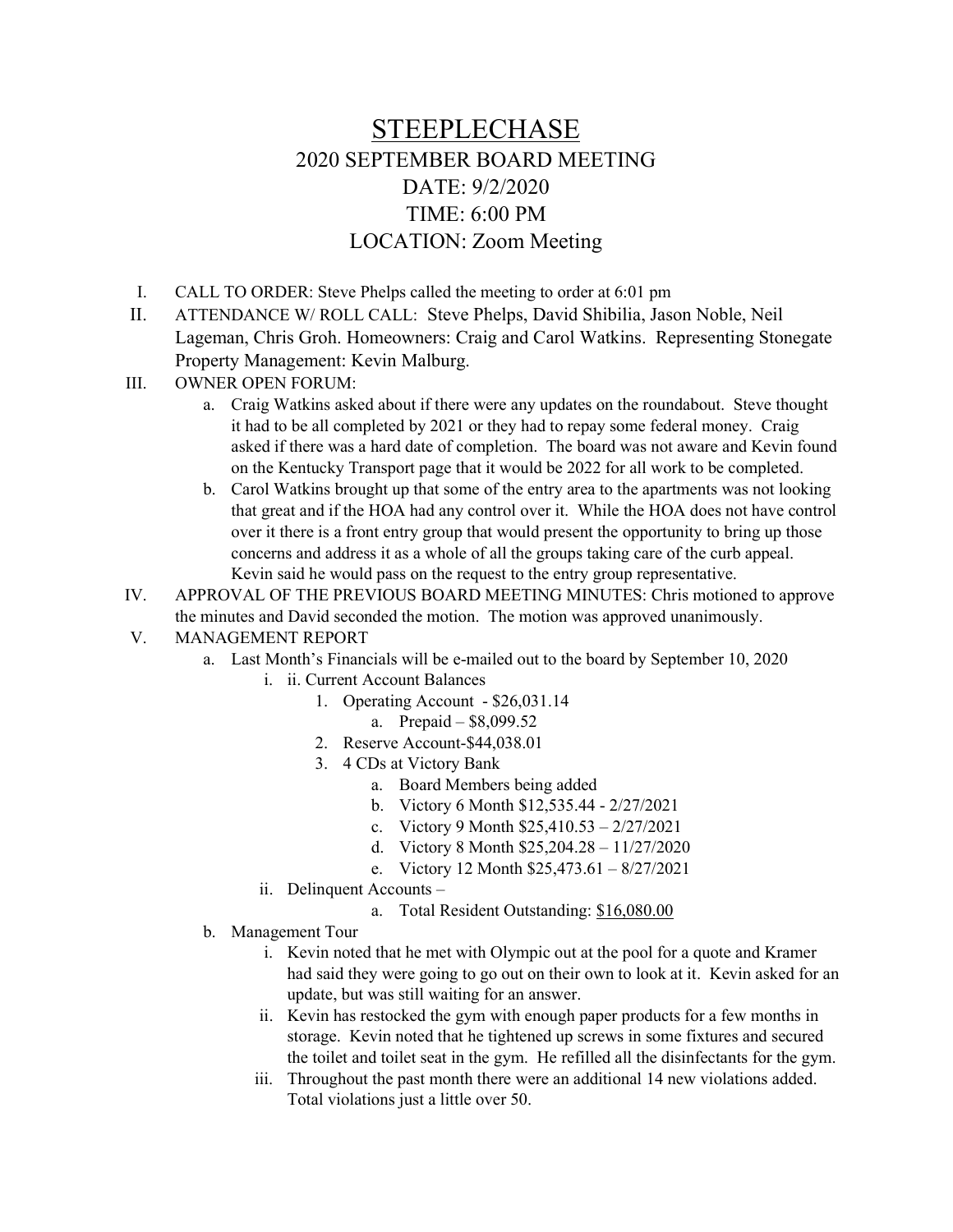- iv. Maintenance Sheet
	- 1. Kevin noted there were a few more items added to the maintenance sheet. No solicitation signs are up, pool electric and two solar street signs are getting looked at by David Dimetriatias, inlet getting cleaned out again at large retention basin, and some rip rap needed added near large bridge in two locations.

## VI. OLD BUSINESS:

- a. Pool Repairs
	- i. Kevin had the quote for Olympic and they could do periodic repairs around the area for a little over 5k or for about 9.5k they could replace all the coping around the pool. The vendor noted that he thought in about  $3 - 4$  years they were looking at replacing all the coping. If it was all done at the same time the concrete coping should look all the same. Kevin noted he will follow up with Kramer to get an answer on what his quote would be for the pool. Kevin noted that with Olympic they are looking at fall 2021 to do the repairs at this point.

## b. Pool Replacement

- i. Kevin reviewed the conversation last month that it would be \$100,000 a bank would have to hold onto as collateral for a loan on a pool and that the community would have to approve a new pool. Based on that information and the community does not have \$100,000 for the bank to hold onto Kevin noted it would be something they could look into the future. David stated that it would be something they could discuss further down the road.
- c. Sediment Quotes
	- i. Lake Doctors
		- 1. Kevin noted that he saw the Lake Doctors out in the community today and that the person who is certified to help with sediment removal is supposed to be out this week to give an idea of what would be involved.
	- ii. Civil Engineers
		- 1. Kevin reached out to Cardinal and they suggested reaching out to Viox or Berkley as they thought they designed the community and would have drawings on the retention basins. With those they could determine the volume of water for the basin and know how much sediment needed to be removed. They could figure it out themselves, but it would increase the cost when there might already be something out there that exists. Kevin left a voice message for Viox, but hasn't heard back and will be following up with them and Berkey.
- d. Enclosures
	- i. Steve presented the following proposal for enclosures to put in the rules and regulations:
		- 1. Trash bin enclosures:

 - Shall not exceed four feet in height and. four feet in depth. (External dimensions)

- Shall have a cement base on level ground

 - May run parallel with the home but can not be forward of the home. They may be placed further back.

 - Are allowed to be on the side of the home as long as they match the home in look, color and construction.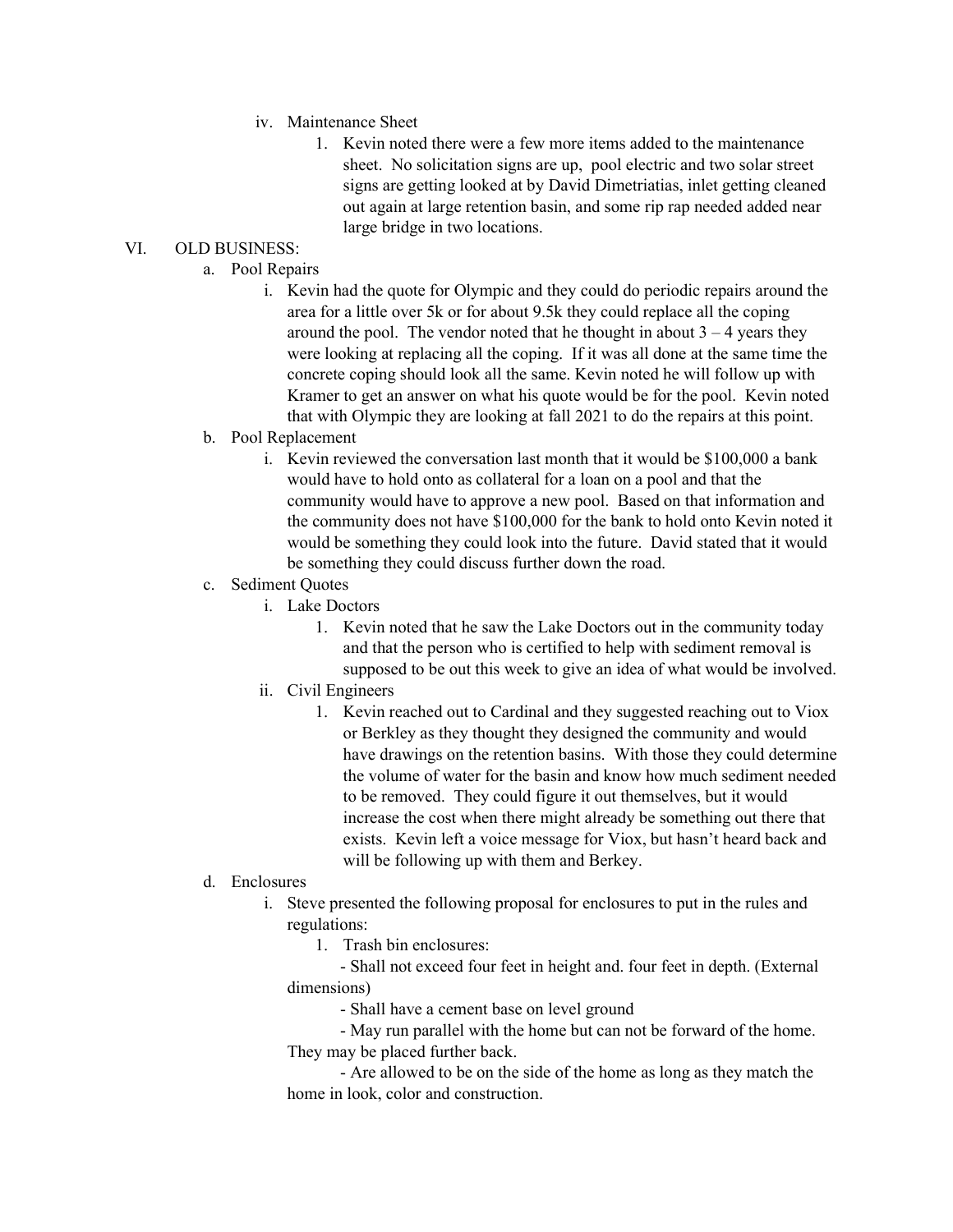- One enclosure per home, you may not have one on each side of the house.

 - Enclosures are only for trash bins. May not contain lawn equipment, hoses or be used for any storage.

- Enclosure shall not hold more than three trash bins.
- Trash cans must be completely out of view within the enclosure
- Must be approved by the ARB.

The board requested that pictures of approved enclosures be provided for reference. Kevin stated that he would get some pictures to go along with them. There were no changes that the board wanted to make with what was proposed. David motioned to approve the enclosure outline. Steven seconded the motion. The motion was approved unanimously.

- e. Annual Meeting
	- i. Kevin noted that the annual meeting was scheduled for September  $23<sup>rd</sup>$  and that communication should be showing up in mailboxes by next week. It will be outside and everyone is encouraged to bring their own chairs, wear masks and to space out 6 feet.
- f. Grass around retention basin
	- i. Kevin noted that a homeowner had wanted to have areas in front of his home with the weeds removed around the retention basin. The board discussed and doing it for one homeowner would mean all. The board is trying to avoid using chemicals next to the lake, so the best option is to remove the weeds by hand which would be costly for the association.
	- ii. Inlet Area
		- 1. The inlet area that was cleaned out a couple of months ago is now getting large again. The homeowner near there raised the concern about it and also mentioned that the board had talked about planting trees and making the area more visually appealing. Kevin asked the board if he was remembering incorrectly, but he did not remember anything outside of keeping the area maintained. The board verified that they remembered the same. Once it is cleaned out again Ground Systems can clean it out monthly for \$349. Kevin reached out to Charlie Brown to see if he can do it for a lower price to keep it maintained.
- g. Santa Claus/Winter Clubhouse Event
	- i. Kevin noted that the Santa Clause from last year said he would be unable to be Santa this year and Kevin was hoping for some creative ideas on how to hold Christmas gatherings where Santa can be there. Craig noted he knew someone that would most likely be willing to be Santa. Kevin asked Craig if he would ask his contact and see if he would be willing and the board could consider how to work with a Santa.
- h. Pool Lights Invoice
	- i. Kevin noted that the pool invoice was paid and that David Dimitriatias is going to get 811 to come out and mark wiring around the pool to try and find the junction box. David noted there were some lights inside the pool that were having issues and if they have to drain the water to do repairs to the coping then maybe they can be done at the same time and change out the lights.
- i. Other Old business?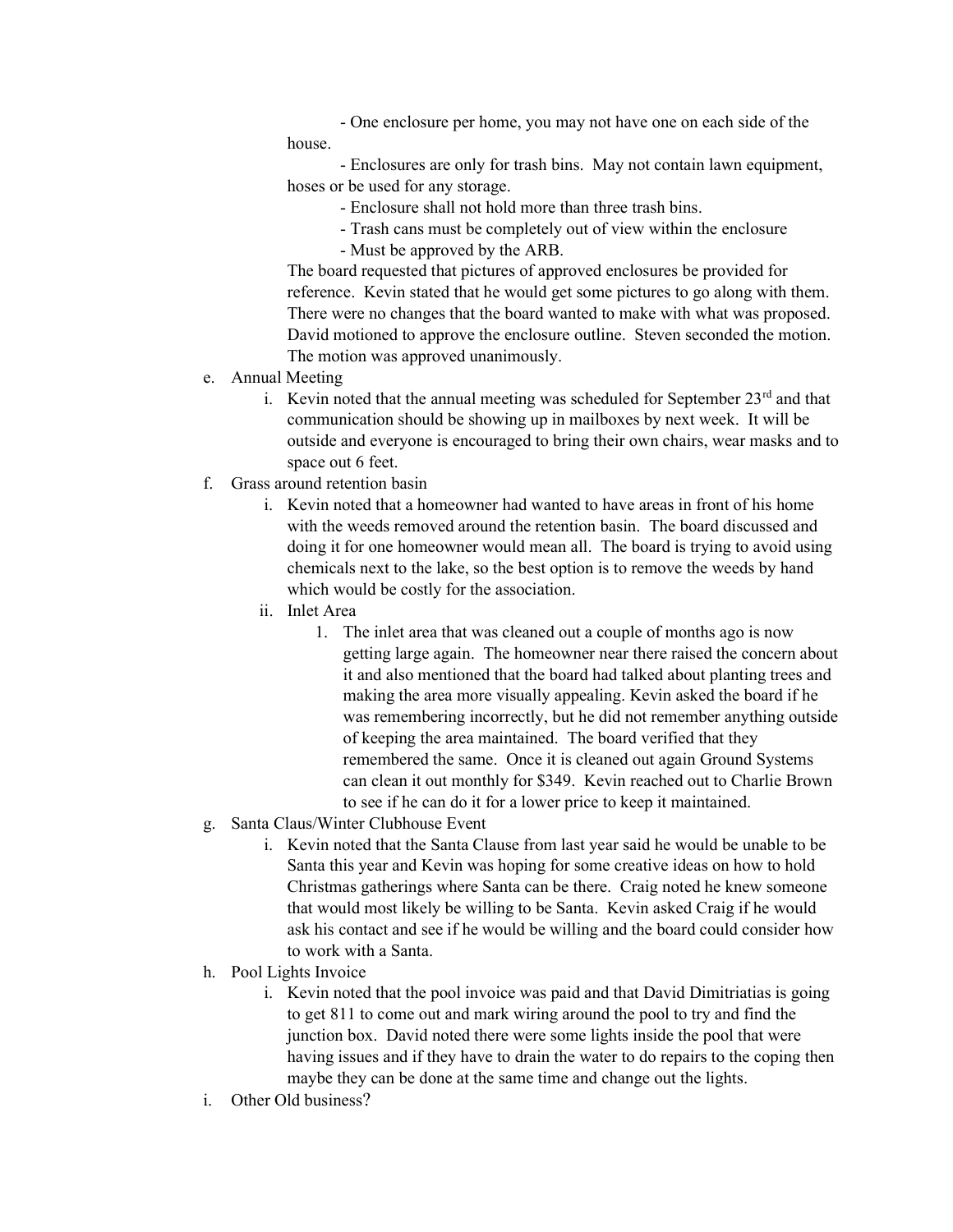i. There was no other old business at this time.

## VII. NEW BUSINESS:

- a. Inlet Area on large bridge retention basin/Larger inlet area (Riprap)
	- i. Kevin noted there were two areas near the large bridge that could use some rip rap. He asked Ground Systems and that came in high for what is there. Kevin is going to get more quotes but based on what is still planned for 2020 Kevin asked the board if they wanted to pursue it this year or wait till next year as it was not overly pressing. The board stated they would wait till 2021.
- b. Empty Lots and mowing
	- i. Kevin noted that an owner was concerned that the lots had only been mowed 5 times this year. Kevin noted he had been paying closer attention to the grass length on the empty lots this year as the concern was raised last year and didn't believe that it was getting mowed that few of times. Kevin reached to David Shibilia to find out how often he thought the lot was getting mowed across from him and Ethan from Alpha Lawns. David said it was about every two weeks from what he can tell. In talking to Ethan he verified it is every two weeks, but in July and August it goes to three weeks so he can stretch out the 14 mow contract to the end of October. Kevin asked why lots on Winchester seemed to be bigger than some of the other lots Ethan noted that those lots had more established grass on them, so in August where it cools down and with some rain the grass can take off. Ethan said he is open to changing things if the board wants him to add more mows. Kevin asked the board their thoughts on changing things or if they had other thoughts to help change owners' perceptions on the mowing. At this time the board was not sure how to move forward outside of the established plan.
	- ii. David asked about the lots that Lee Rickey bought and why those were being mowed. Kevin noted that the contract that was created didn't note any end date or exclude the contract from being passed on from one owner to another.
- c. Christmas lights
	- i. Kevin noted that the contract for 2020 was approved last year, but before it is signed Kevin wanted to make sure the board was still okay with moving forwards with the same company and light layout. Kevin will be bidding it out next year for pricing. The board stated they were good with Kevin moving forward with the current contract for 2020.
- d. Trash Cans Corner Lot
	- i. Kevin noted there was a homeowner that is on a corner lot that had a trash can visible from the street. On the one street it is not visible, but the other one it is visible. The owner had been told by previous boards that they could keep it back behind the home even though it was visible on the one side. The board discussed and decided that it would be okay for it to stay there and that Kevin should let them know there are enclosure options now for the community.
- e. 2021 Budget
	- i. Kevin noted that he was preparing the 2021 budget. The biggest change would be additional housing in the community. It looks like there should be close to 8 homes coming into the HOA that would add fees. Out of expenses there is still a large amount of common areas charges. They were higher this year with such heavy use of people being out and filling up the trash at the community. Kevin